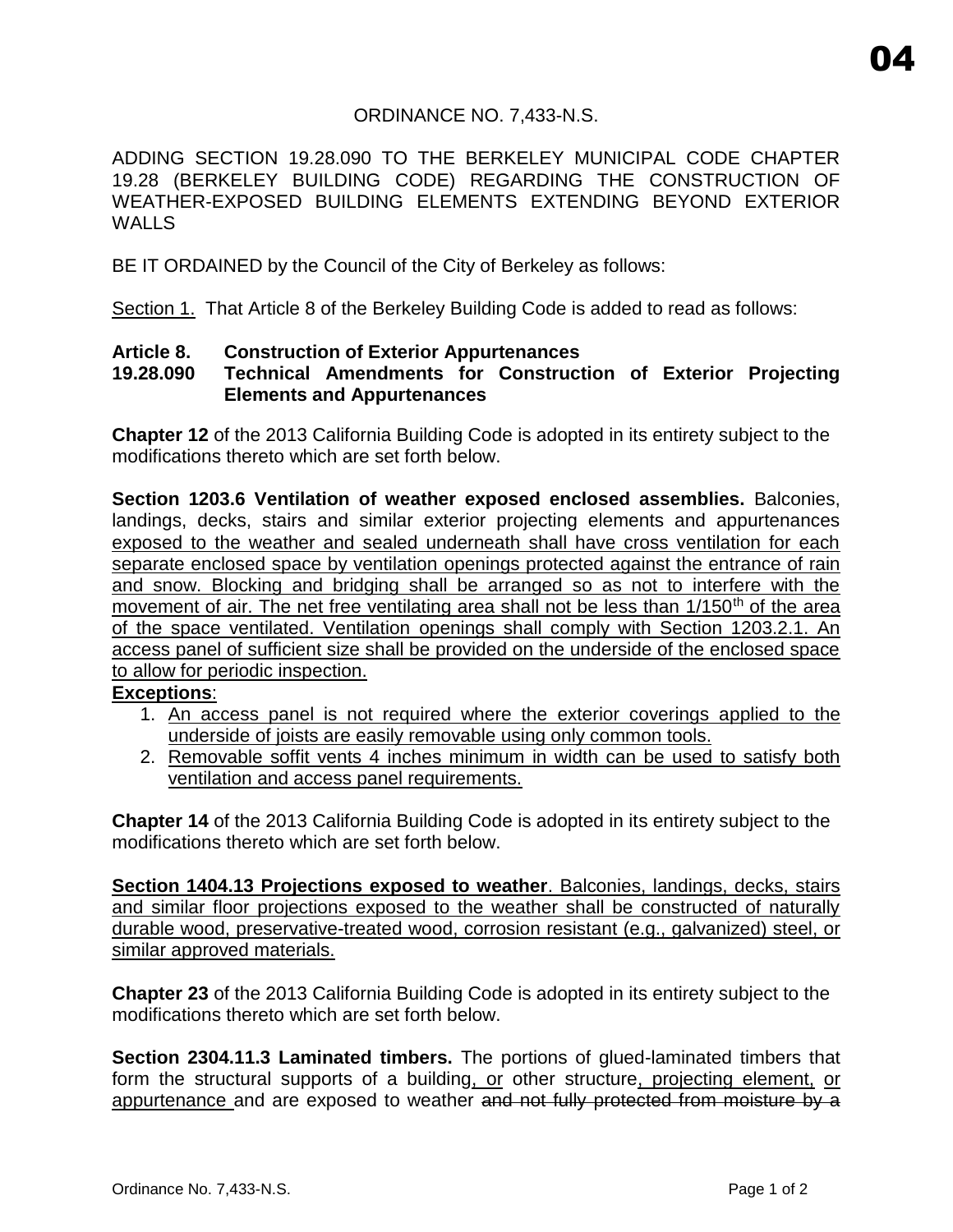roof, eave or similar covering shall be pressure treated with preservative or be manufactured from naturally durable or preservative-treated wood.

**Section 2304.11.4.2 Wood structural members.** Wood structural members that support moisture-permeable floors or roofs that are exposed to the weather, such as concrete or masonry slabs, shall be of naturally durable or preservative-treated wood unless and shall be separated from such floors or roofs by an impervious moisture barrier.

**Section 2304.11.5 Supporting members for permanent appurtenances.** Naturally durable or preservative-treated wood shall be utilized for those portions of wood members that form the structural supports of buildings, balconies, porches or similar permanent building appurtenances where such members are exposed to the weather without adequate protection for a roof, eave, overhang or other covering to prevent moisture or water accumulation on the surface or at joints between members.

Section 2. Copies of this Ordinance shall be posted for two days prior to adoption in the display case located near the walkway in front of Council Chambers, 2134 Martin Luther King Jr. Way. Within 15 days of adoption, copies of this Ordinance shall be filed at each branch of the Berkeley Public Library and the title shall be published in a newspaper of general circulation.

At a regular meeting of the Council of the City of Berkeley held on July 14, 2015, this Ordinance was passed to print and ordered published by posting by the following vote:

- Ayes: Anderson, Arreguin, Capitelli, Droste, Maio, Moore, Wengraf, Worthington and Bates.
- Noes: None.
- Absent: None.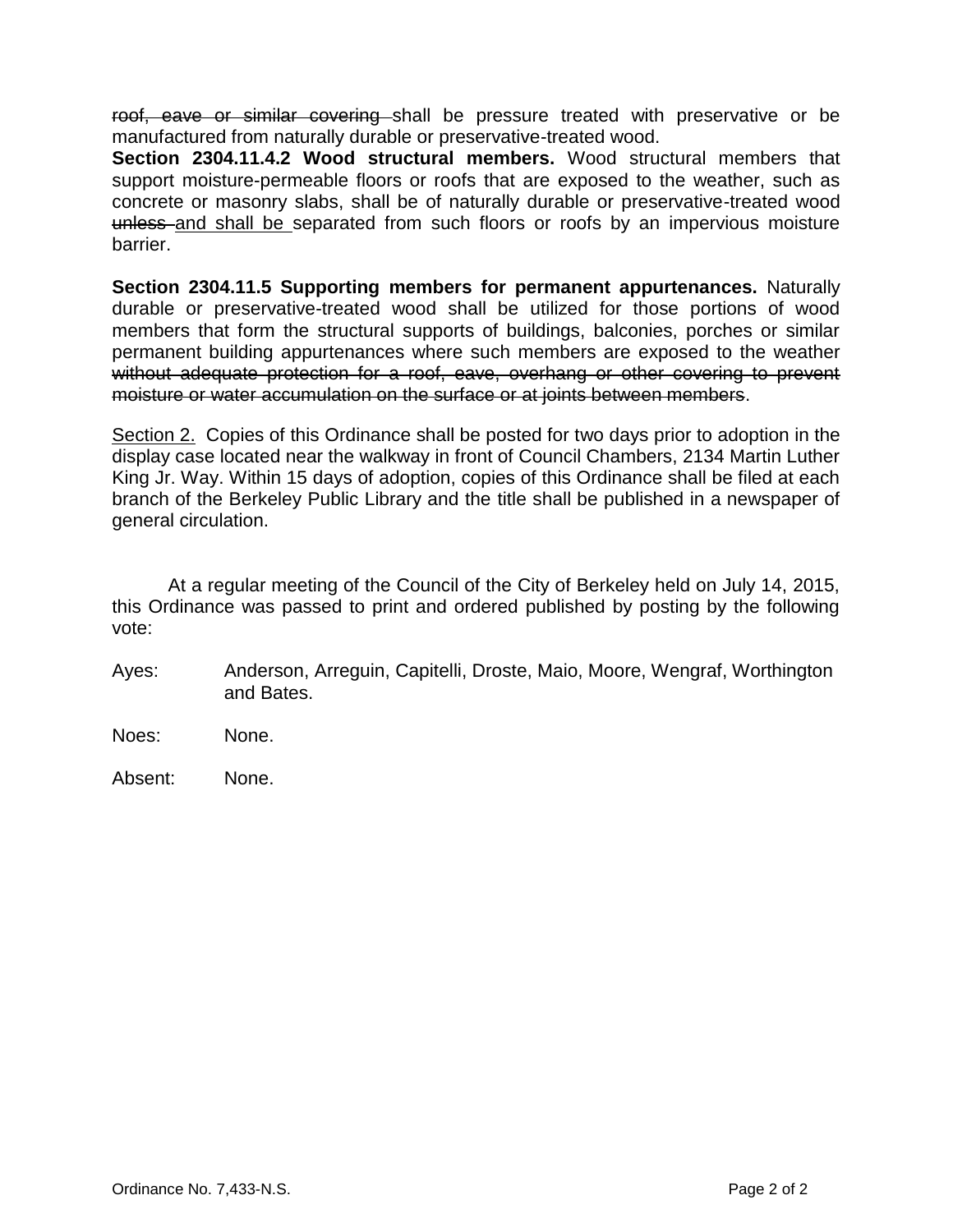## ORDINANCE NO. 7,434-N.S.

ADDING A NEW SECTION 19.40.035 TO THE BERKELEY MUNICIPAL CODE CHAPTER 19.40 (BERKELEY HOUSING CODE) TO REQUIRE INSPECTION AND CERTIFICATION OF WEATHER-EXPOSED ELEVATED ELEMENTS EVERY THREE **YEARS** 

BE IT ORDAINED by the Council of the City of Berkeley as follows:

Section 1. That Section 19.40.035 of the Berkeley Municipal Code is added to read as follows:

### **19.40.035 Section 601.4 of the Berkeley Housing Code**

**601.4 Structural Maintenance.** All exterior elevated wood and metal decks, balconies, landings, stairway systems, guardrails, handrails, or any parts thereof in weatherexposed areas of Group R-1 and R-2 Occupancies, as defined in the most recent edition of the California Building Code, shall be inspected within six months of adoption of this section, and every three years thereafter, by a licensed general contractor, structural pest control licensee, licensed architect, or licensed engineer, verifying that the elements are in general safe condition, adequate working order, and free from hazardous dry rot, fungus, deterioration, decay, or improper alteration. Property owners shall provide proof of compliance with this section by submitting an affidavit form provided by the City. The affidavit shall be signed by the responsible inspecting party and submitted to the Housing Code Enforcement Office. For the purpose of this section, elevated "weather-exposed areas" mean those areas which are not interior building areas and are located more than 30 inches above adjacent grade.

Section 2. Copies of this Ordinance shall be posted for two days prior to adoption in the display case located near the walkway in front of Council Chambers, 2134 Martin Luther King Jr. Way. Within 15 days of adoption, copies of this Ordinance shall be filed at each branch of the Berkeley Public Library and the title shall be published in a newspaper of general circulation.

At a regular meeting of the Council of the City of Berkeley held on July 14, 2015, this Ordinance was passed to print and ordered published by posting by the following vote:

- Ayes: Anderson, Arreguin, Capitelli, Droste, Maio, Moore, Wengraf, Worthington and Bates.
- Noes: None.

Absent: None.